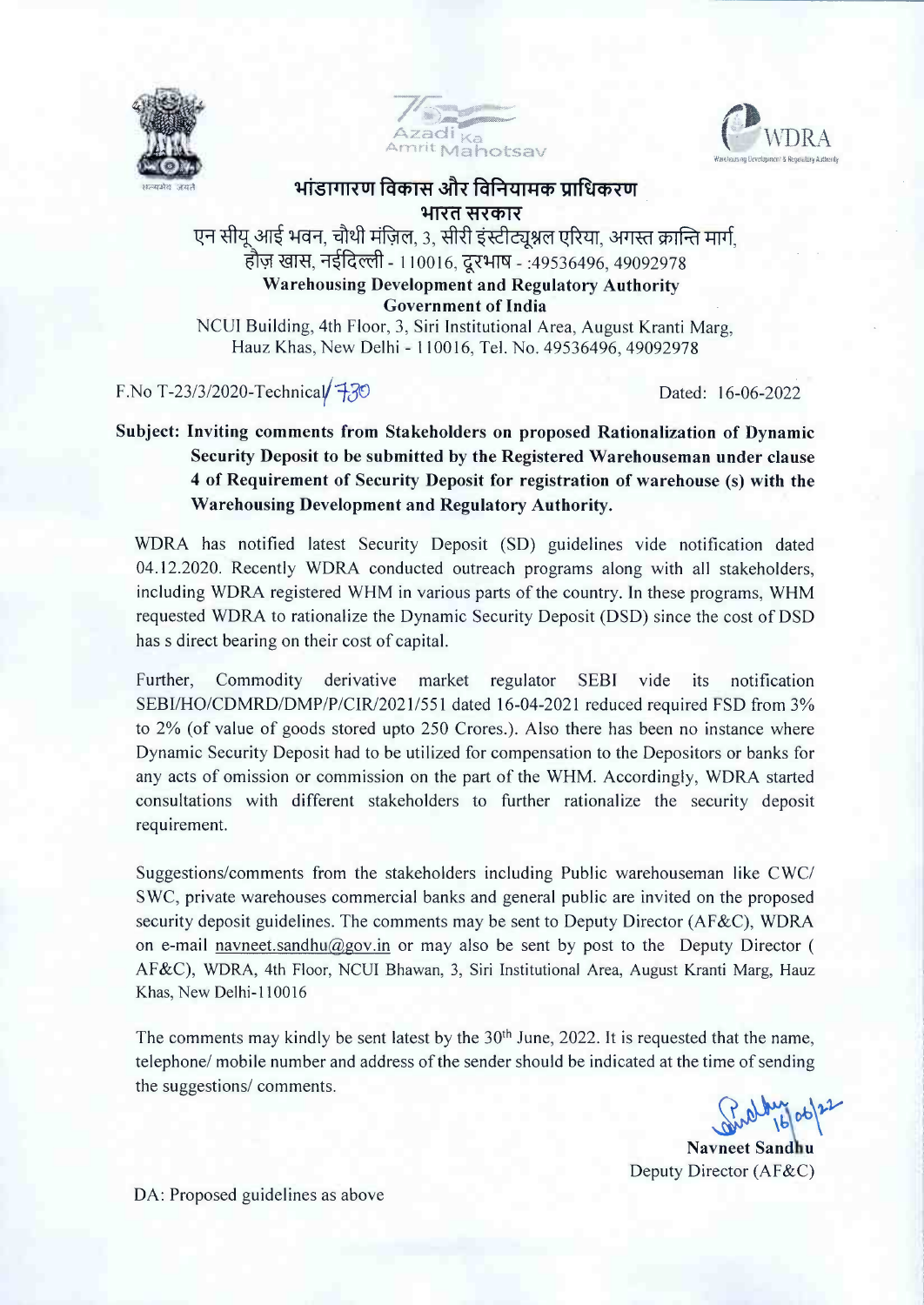**Subject: Stakeholder consultation on proposed Rationalization of Dynamic Security Deposit to be submitted by the Registered Warehouseman under clause 4 of Requirement of Security Deposit for registration of warehouse (s) with the Warehousing Development and Regulatory Authority.**

 1. The new rules for registration of warehouses with Warehousing Development and Regulatory Authority (WDRA) developed after extensive consultation with Indian Bank's Association (IBA) and other stakeholders have been finally approved by the Government and notified in the official gazette on February 23, 2017. The new rules provide simplified registration process with well-defined timelines and also due verification of various infrastructural, qualitative and regulatory compliances to derive greater trust of banks and other concerned stakeholders.

 2. The Warehousing (Development and Regulation) registration of warehouse Rules, 2017 provide that the Authority, in consultation with all the stakeholders, shall, by notification in the official gazette, specify the amount and manner of the security deposit to be furnished by the applicant or the warehouseman.

 3. After further discussions with Warehousing Advisory Committee (WAC) in the meeting held on 22-03-2017 and deliberation with other stakeholders, the Authority vide notification dated 06.07.2017 had notified the Security Deposit requirements for registration of warehouses with the Authority.

 Further, vide notification dated 22.01.2019, the Security deposit was fixed to a flat rate of Rs. 50,000/- per warehouse for FPOs/ Cooperatives to encourage registration of warehouses of these entities.

 DFPD later advised to revise the security deposit norms, to enable smaller warehouses to register themselves with WDRA. Accordingly, two separate slabs were created, one slab for warehouses upto 2000MT and another slab for warehouses of capacity greater than 2000MT.

The revised norms were notified vide notification dated 04.12.2020.

 4. The Security Deposit requires to be furnished by the warehouseman (WHM) as per notification dated 04.12.2020 is summarized as follows

**i.** A. For warehouseman with total capacity of all warehouses upto 2000 MT belonging to the warehouseman registered with WDRA, the fixed Security Deposit is Rs. 50,000/ per warehouse (as detailed in the column A below for registration of warehouses), whereas, the dynamic **Security Deposit is 3% (three percent)** of the maximum value of negotiable and non-negotiable warehouse receipts (whether in electronic or physical form put together) outstanding consolidatively in all the registered warehouses of the warehouseman on any day **during the preceding month,** referred as T as mentioned in column B of Table 1 below.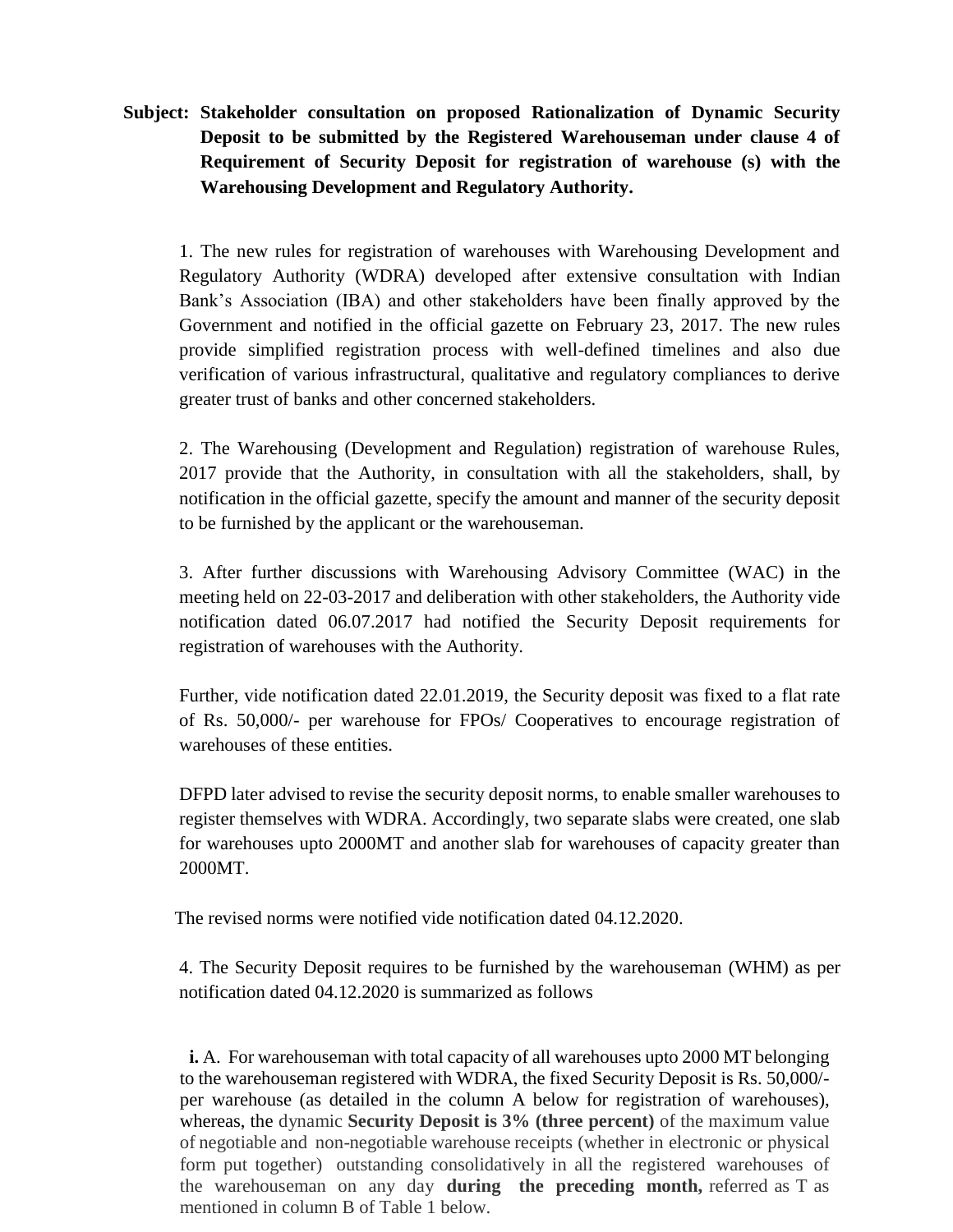The total security deposit of a sum of A and B for warehouseman having total warehouse capacity of all warehouses registered with WDRA up to 2000 MT, will be limited to total security deposit as detailed in column C, as given in Table I below:-

| Table-I                |                               |            |                         |
|------------------------|-------------------------------|------------|-------------------------|
| Total<br>registered    | <b>Fixed Security Deposit</b> | Dynamic    | To<br>Security          |
| Warehouse capacity (in |                               | Security   | Deposit Limited to      |
| MT)<br>for             |                               | Deposit    | the amount              |
| warehousemen           |                               |            |                         |
|                        | A                             | B          | C                       |
| Upto 100 MT            | Rs. 50,000/- per              | <b>NIL</b> | <b>Total Limited to</b> |
|                        | warehouse                     |            | Rs. 50,000/-            |
| 101-500 MT             | Rs. 50,000/- per              | $3\%$ of T | <b>Total Limited to</b> |
|                        | warehouse                     |            | Rs. 2.50 Lakh           |
| 501-1000 MT            | Rs. 50,000/- per              | 3 % of T   | <b>Total Limited to</b> |
|                        | warehouse                     |            | Rs. 5.00 lakh           |
| 1001-1500 MT           | Rs. 50,000/- per              | 3 % of T   | <b>Total Limited to</b> |
|                        | warehouse                     |            | Rs. 7.50 lakh           |
| $1501 - 2000$ MT       | Rs. 50,000/- per              | $3\%$ of T | <b>Total Limited to</b> |
|                        | warehouse                     |            | Rs. 10.00 lakh          |

 B. For warehouseman with total capacity of all warehouses above 2000 MT belonging to the warehouseman registered with WDRA, the fixed Security Deposit is Rs. 1 lakh per warehouse (detailed in the column Z in the Table II below for registration of warehouses), whereas, the dynamic Security Deposit is a percentage of the maximum value of negotiable and non- negotiable warehouse receipts (whether in electronic or physical form put together) outstanding consolidatively, in all the registered warehouses of the warehouseman on any day **during the preceding month,** referred as T in the table below. The specified percentage of the consolidated value of negotiable and nonnegotiable warehouse receipts (whether in electronic or physical form) is in slabs (detailed in the column  $X \& Y$  in the Table II below). X is the required Security Deposit in the previous slab whereas Y is Security Deposit required in the referred slab for the dynamic Security Deposit. The cumulative value of fixed (Column Z) and dynamic (Column X&Y) Security Deposit shall be maintained with WDRA as in the Table-II below:

| 1 ave-11                |                         |                     |                       |
|-------------------------|-------------------------|---------------------|-----------------------|
| <b>Slab</b>             | <b>Dynamic Security</b> |                     | <b>Fixed Security</b> |
|                         |                         |                     | <b>Deposit</b>        |
|                         | $\mathbf X$             | Y                   | Z                     |
| T is less than or       |                         | $3\% \text{ of } T$ | Rs. 1 lakh per        |
| equal to                |                         |                     | warehouse             |
| Rs.25 crore             |                         |                     |                       |
| T is above Rs.25 crore  | Rs. 75 lakh             | 1.5% of excess      | Rs. 1 lakh per        |
| and up to 250 crore     |                         | of T over Rs.       | warehouse             |
|                         |                         | 25 crore            |                       |
| T is above Rs.250       | Rs. 4.125 crore         | 1% of excess        | Rs. 1 lakh per        |
| crore and up to $2,500$ |                         | of T over Rs.       | warehouse             |
| crore                   |                         | 250 crore           |                       |

*Table-II*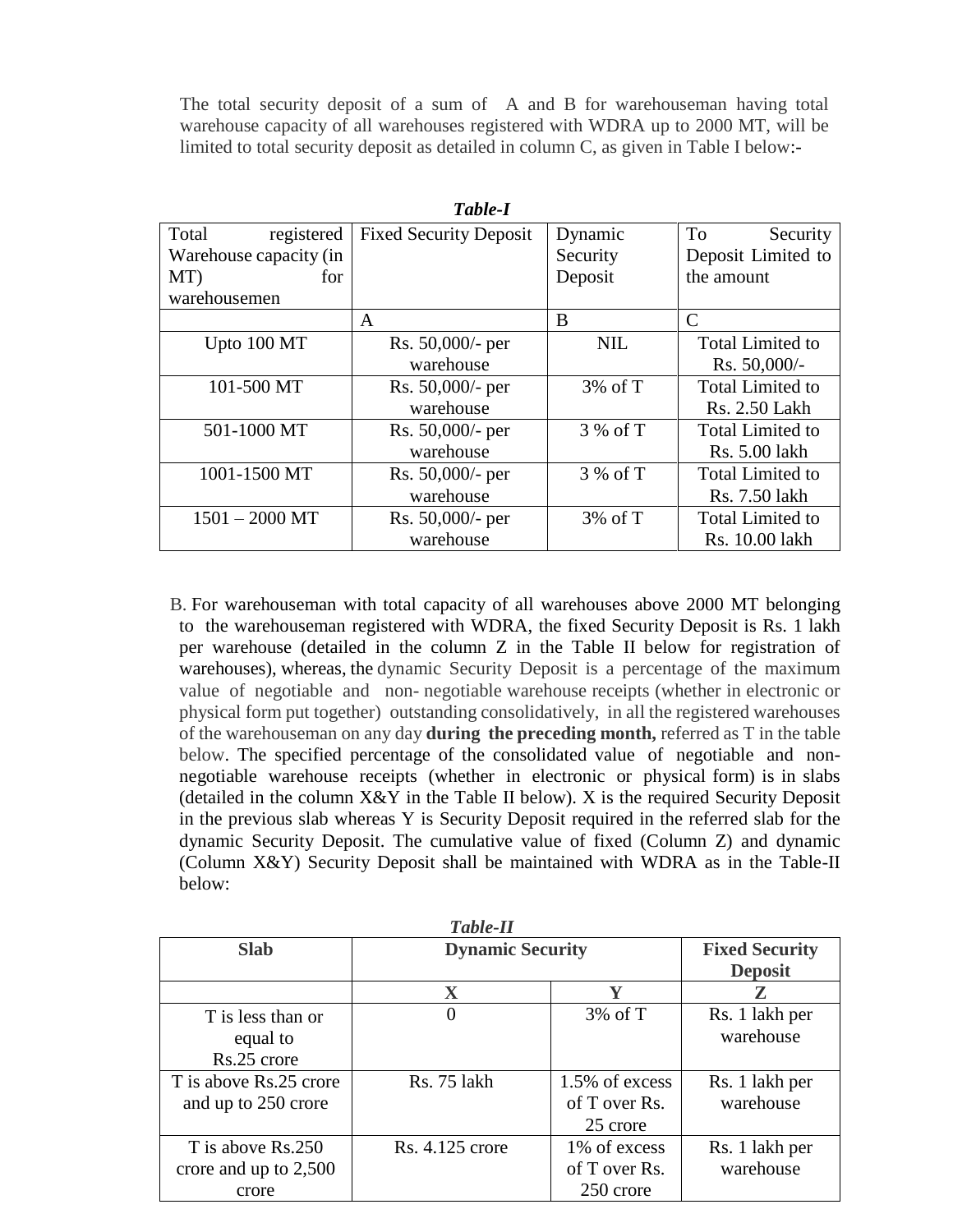| T is above Rs.2,500 | Rs. 26.625 | $0.5\%$ of excess | Rs. 1 lakh per |
|---------------------|------------|-------------------|----------------|
| crore               | crore      | of T over Rs.     | warehouse      |
|                     |            | 2500 crore        |                |

ii. The fixed Security Deposit shall be maintained for a period of six months beyond the registration period whereas the dynamic Security Deposit shall be updated at the end of **each month** and submitted to the Authority which shall be duly acknowledged. The validity of dynamic Security Deposit can be kept for a period of minimum six months so as to take care of any changes in the requirement of Security Deposit during this period.

iii. The Authority may, at its discretion, adjust the Security Deposit already furnished by the warehouseman against the amount required to be furnished as Security Deposit.

iv. Where the applicant/ warehouseman is a Farmer Producer Organization or a PACCS, the total Security Deposit would be Rs. 50,000 (total) per warehouse covering both the dynamic and fixed Security Deposit.

v. The Security Deposit shall be in the form of Bank Fixed Deposits or in form of Bank Guarantee, favouring WDRA as per the format given in First Schedule for a period of six months beyond the expiry of Registration.

vi. The Authority may allow any entity created under an Act of Parliament or of State legislature to provide, an Indemnity Bond for the amount required as Security Deposit, as per format given in the Second Schedule.

vii. An entity allowed by the Authority to submit an Indemnity Bond shall submit, along with its application for registration, a resolution from its Board of Directors authorizing to furnish such Indemnity Bond.

viii. The Security Deposit shall not be released until six months after expiry, cancellation or surrender of the registration of the warehouse or until after satisfaction of every claim against the Security Deposit, whichever is later

ix. The Authority shall refund the security deposit in respect of a warehouse, if–

- a. an application for renewal of registration of the warehouse has been rejected and if the Authority is satisfied that the warehouseman has discharged his obligations as per the requirements of the rules;
- b. a warehouseman surrenders his certificate of registration, and the Authority accepts such surrender; or
- c. the certificate of registration of a warehouse is cancelled, and the Authority is satisfied that the warehouseman has discharged his obligations as per the requirements of the rules.

x. Notwithstanding such revision of the Security Deposit as specified at (i) & (ii) above, if any, the warehouseman shall not increase the charges payable by the depositors within the period of validity of negotiable warehouse receipts issued to them

5. Requests have been received from the warehouseman to reduce the Security deposit to reduce the cost of operations. Further it is seen that SEBI has reduced the requirement of Financial Security deposit vide Circular No. SEBI/HO/CDMRD/DMP/P/CIR/2021/551 dated 16.04.2021 on the subject of Guidelines for warehousing norms for agricultural/agriprocessed goods and non-agricultural goods (only base/industrial metals) underlying a commodity derivatives contract having the feature of physical delivery as under.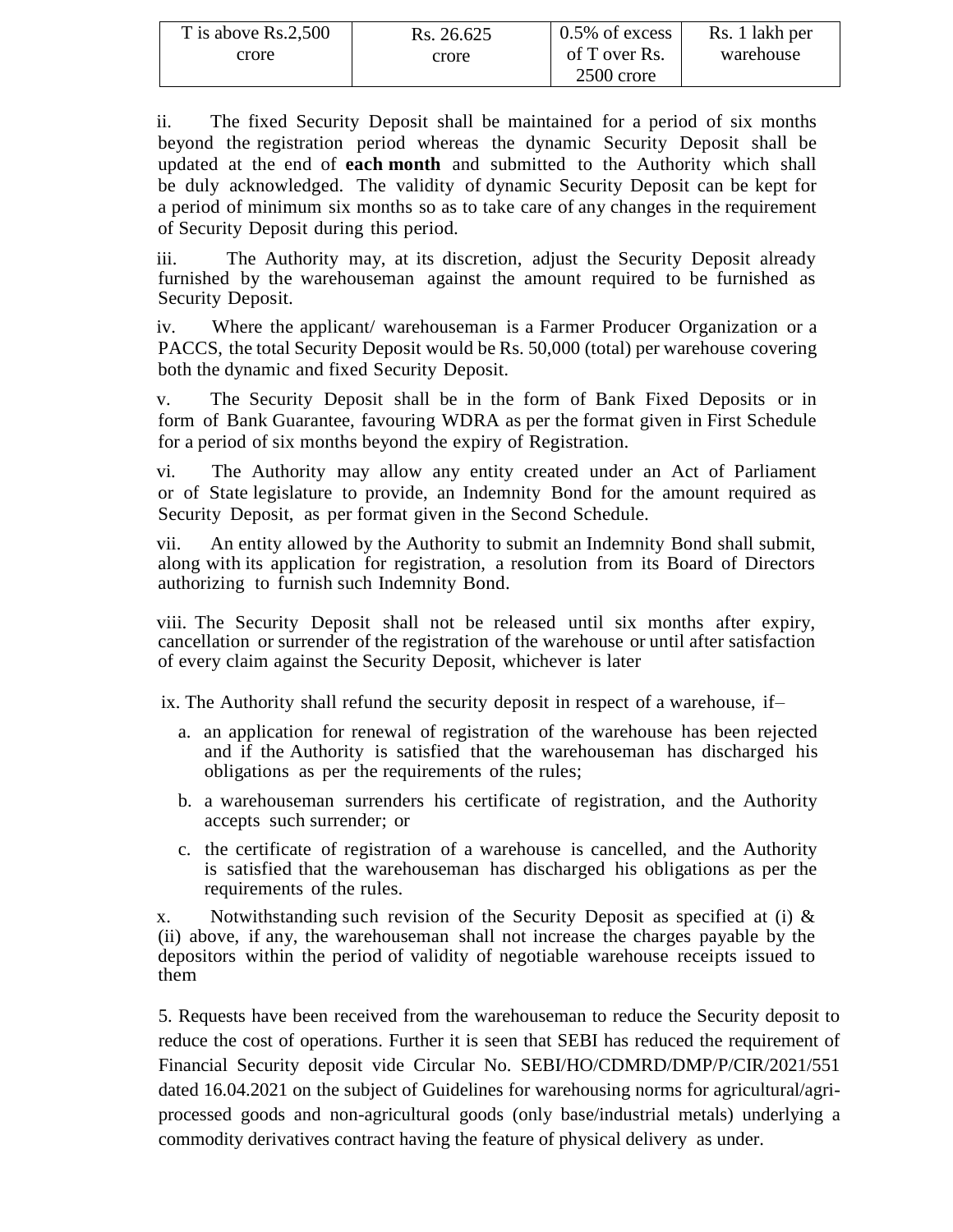## FSD Requirement

| <b>Type of Goods</b>            | <b>Value of Goods</b><br>stored                | <b>Minimum FSD</b>                                                                            |
|---------------------------------|------------------------------------------------|-----------------------------------------------------------------------------------------------|
| Agricultural/Agri-<br>processed | Up to Rs. 250 crores                           | 2% of the aggregate value of stored<br>commodities                                            |
|                                 | Between Rs. 250<br>crores and Rs.500<br>crores | '5 crores $+$ 3% of aggregate value of<br>stored commodities exceeding `250 crores            |
|                                 | Above Rs.500 crores                            | '1 2.5 crores $+4\%$ of the aggregate value<br>of stored commodities exceeding `500<br>crores |
| Base / Industrial<br>Metals     | NА                                             | $0.5\%$ of the aggregate value of<br>stored commodities                                       |

In addition to FSD, SEBI has mandated that an accredited WSP shall furnish a minimum amount of Rs. 50 Lakhs as refundable security deposit.

## **6. Proposal**

- (i) Recently WDRA conducted outreach programs along with all stakeholders, including WDRA registered WHM. In these programs, WHM requested WDRA to rationalize the Dynamic Security Deposit (DSD) since the cost of DSD has s direct bearing on their cost of capital.
- (ii) Commodity derivative market regulator SEBI vide its notification SEBI/HO/CDMRD/DMP/P/CIR/2021/551 dated 16-04-2021 reduced required FSD from 3% to 2% (of value of goods stored upto 250 Crores.)
- (iii) There has been no instance thus for where Dynamic security Deposit had to be utilized for compensation to the Depositors or banks for any acts of omission or commission on the part of the WHM.

iv) It is proposed that the Security Deposit to be furnished by the applicant or the warehouseman to be modified as under:

i. The warehouseman shall maintain a Security Deposit to be held by the Authority during period of registration. The Security Deposit has two components, i.e. fixed and dynamic Security Deposit. The fixed Security Deposit amount is per warehouse belonging to the warehouseman registered with WDRA, whereas, the dynamic Security Deposit is a percentage of the maximum value of negotiable and non-negotiable warehouse receipts (whether in electronic or physical form) put together outstanding consolidatively in all the registered warehouses of the warehouseman on any day **during the preceding month.**

(a) For warehouseman with total capacity of all warehouses upto 2000 MT belonging to the warehouseman registered with WDRA, the fixed Security Deposit is Rs. 50,000/ per warehouse (as detailed in the column A below for registration of warehouses), whereas, the dynamic **Security Deposit is 2% (two percent)** of the maximum value of negotiable and non-negotiable warehouse receipts (whether in electronic or physical form put together) outstanding consolidatively in all the registered warehouses of the warehouseman on any day **during the preceding month,** referred as T as mentioned in column B of Table 1 below.

The total security deposit of a sum of A and B for warehouseman having total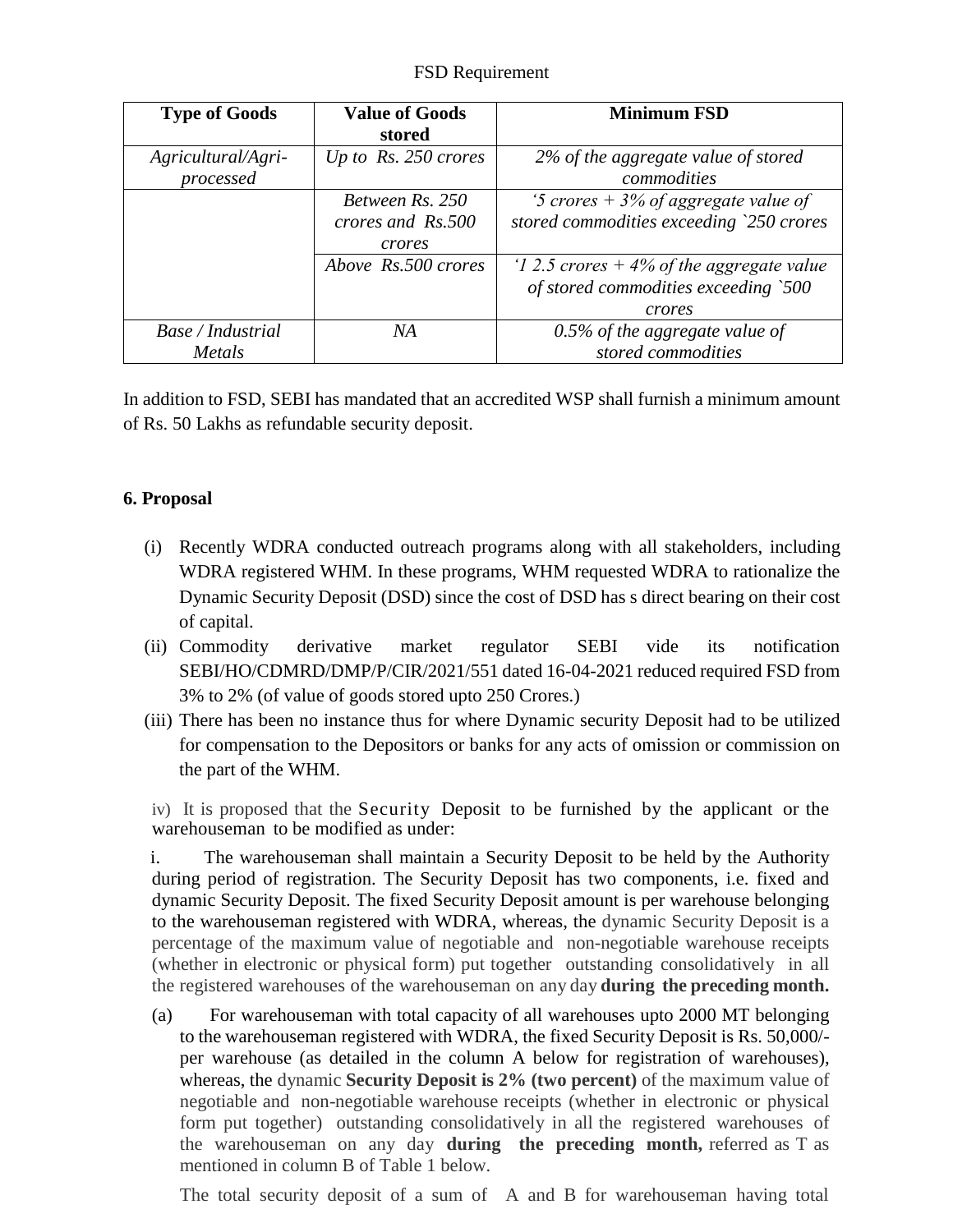warehouse capacity of all warehouses registered with WDRA up to 2000 MT, will be limited to total security deposit as detailed in column C, as given in Table I below:-

| Table-I                                                         |                                         |                                           |                                                         |
|-----------------------------------------------------------------|-----------------------------------------|-------------------------------------------|---------------------------------------------------------|
| <b>Total registered</b><br>Warehouse<br>Capacity (in MT)<br>for | <b>Fixed Security</b><br><b>Deposit</b> | <b>Dynamic Security</b><br><b>Deposit</b> | <b>Total Security Deposit</b><br>Limited to the amount. |
| warehousemen                                                    | $\mathbf{A}$                            | B                                         | $\mathbf C$                                             |
| Upto $100 \mathrm{MT}$                                          | Rs. 50,000/- per<br>warehouse           | <b>NIL</b>                                | Total Limited to Rs.<br>$50,000/-$                      |
| $101 - 500$ MT                                                  | $Rs. 50,000/$ -<br>per warehouse        | $2\%$ of T                                | Total Limited to Rs.<br>$2.50$ lakh                     |
| $501 - 1000$ MT                                                 | $Rs. 50,000/-$<br>per warehouse         | $2\% \text{ of } T$                       | Total Limited to Rs.<br>5.00 lakh                       |
| $1001 - 1500$ MT                                                | $Rs. 50,000/-$<br>per warehouse         | $2\%$ of T                                | Total Limited to Rs.<br>7.50 lakh                       |
| $1501 - 2000$ MT                                                | $Rs. 50,000/$ -<br>per warehouse        | $2\% \text{ of } T$                       | Total Limited to Rs.<br>10.00 lakh                      |

(b) For warehouseman with total capacity of all warehouses above 2000 MT belonging to the warehouseman registered with WDRA, the fixed Security Deposit is Rs. 1 lakh per warehouse (detailed in the column Z in the Table II below for registration of warehouses), whereas, the dynamic Security Deposit is a percentage of the maximum value of negotiable and non- negotiable warehouse receipts (whether in electronic or physical form put together) outstanding consolidatively, in all the registered warehouses of the warehouseman on any day **during the preceding month,** referred as T in the table below. The specified percentage of the consolidated value of negotiable and non-negotiable warehouse receipts (whether in electronic or physical form) is in slabs (detailed in the column  $X \& Y$  in the Table II below). X is the required Security Deposit in the previous slab whereas Y is Security Deposit required in the referred slab for the dynamic Security Deposit. The cumulative value of fixed (Column Z) and dynamic (Column X&Y) Security Deposit shall be maintained with WDRA as in the Table-II below:

| <b>SI</b>                                                                | <b>Dynamic Security Deposit</b> |                                                  | <b>Fixed Security</b>          |  |
|--------------------------------------------------------------------------|---------------------------------|--------------------------------------------------|--------------------------------|--|
| a                                                                        | X                               | Y                                                | Z                              |  |
| $\Gamma$ is less than or equal to<br>$Rs.25$ crore                       | $\Omega$                        | 2% of T                                          | Rs. 1 lakh<br>per<br>warehouse |  |
| $\Gamma$ is above Rs.25 crore and<br>up to 250 crore                     | $Rs. 50$ lakh                   | 1\% of excess of T<br>over Rs. 25 crore          | Rs. 1 lakh<br>per<br>warehouse |  |
| $\Gamma$ is above Rs.250 crore and Rs. 2.75 crore<br>up to $2,500$ crore |                                 | $0.75\%$ of excess of T<br>over Rs. 250 crore    | Rs. 1 lakh<br>per<br>warehouse |  |
| $T$ is above Rs.2,500<br>crore                                           | Rs. 19.625<br>Crore             | $0.4\%$ of excess of<br>T over Rs. 2500<br>crore | Rs. 1 lakh<br>per<br>warehouse |  |